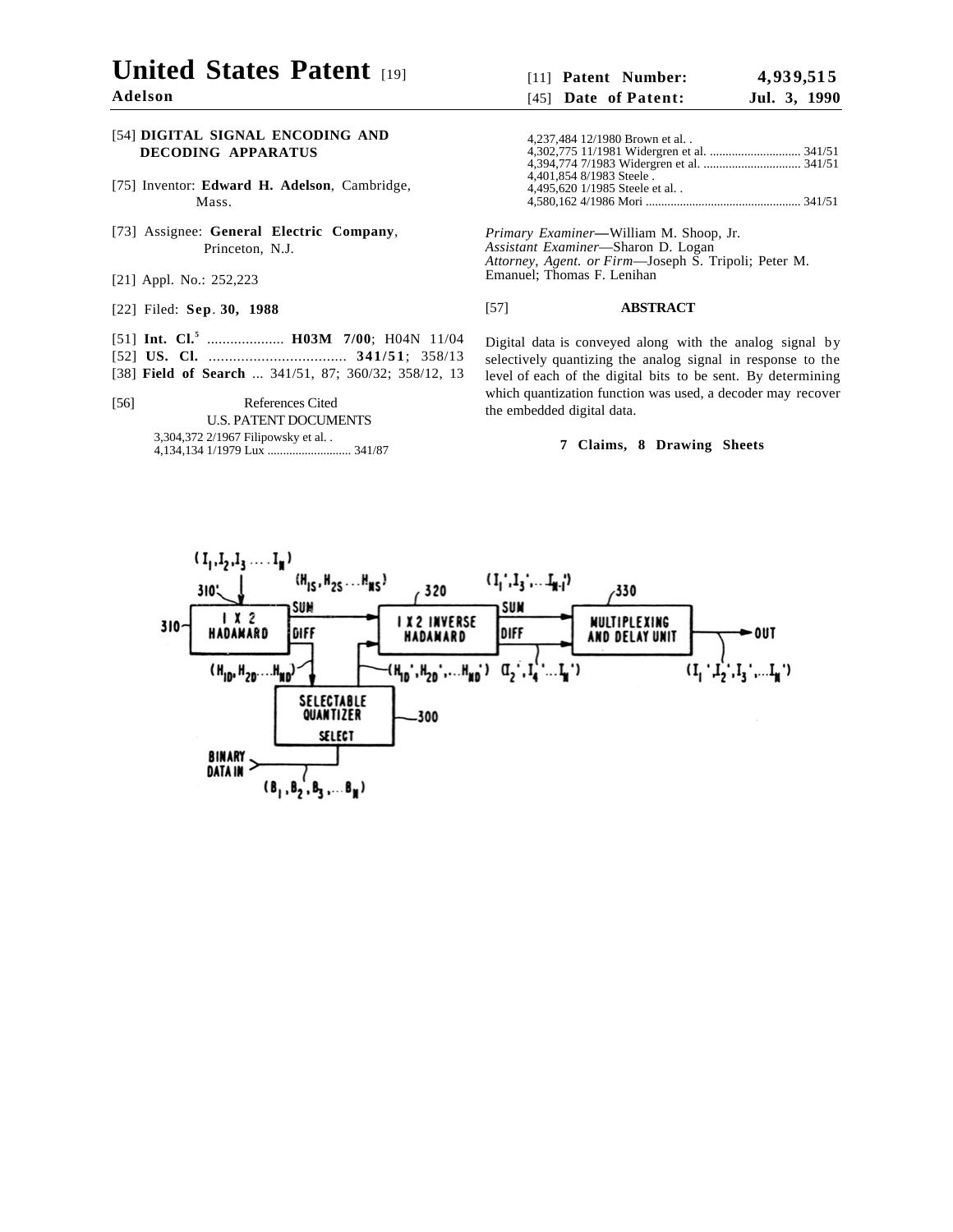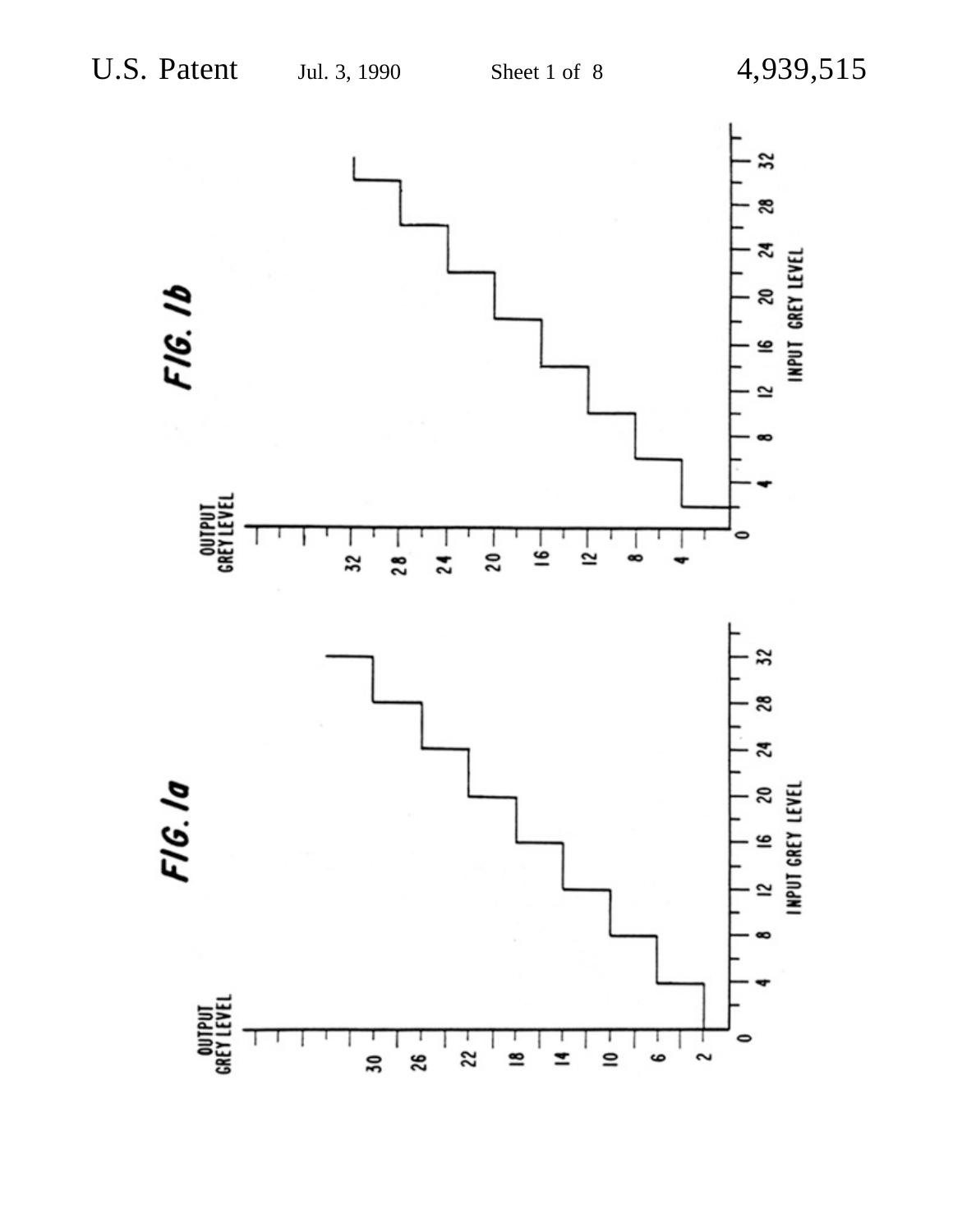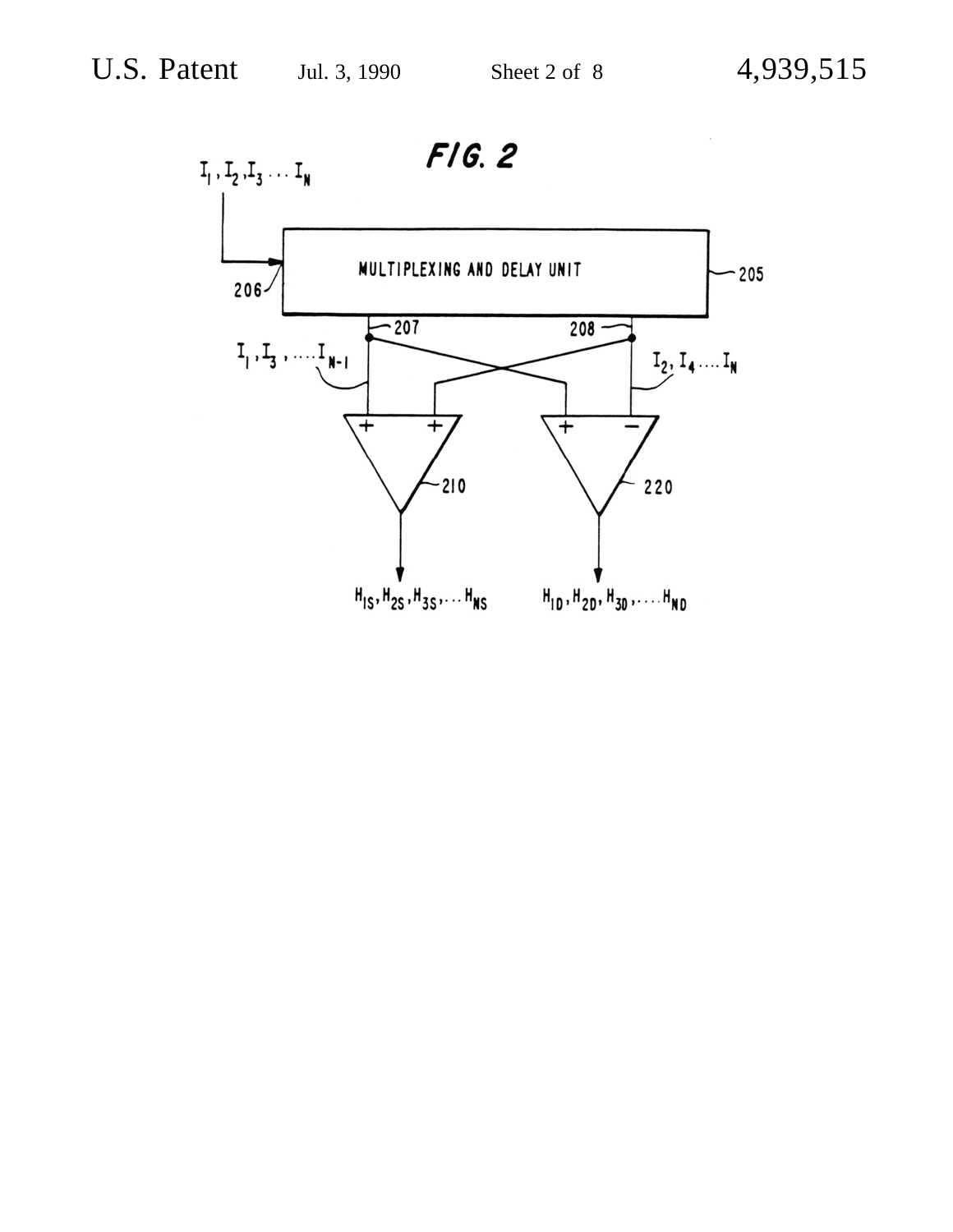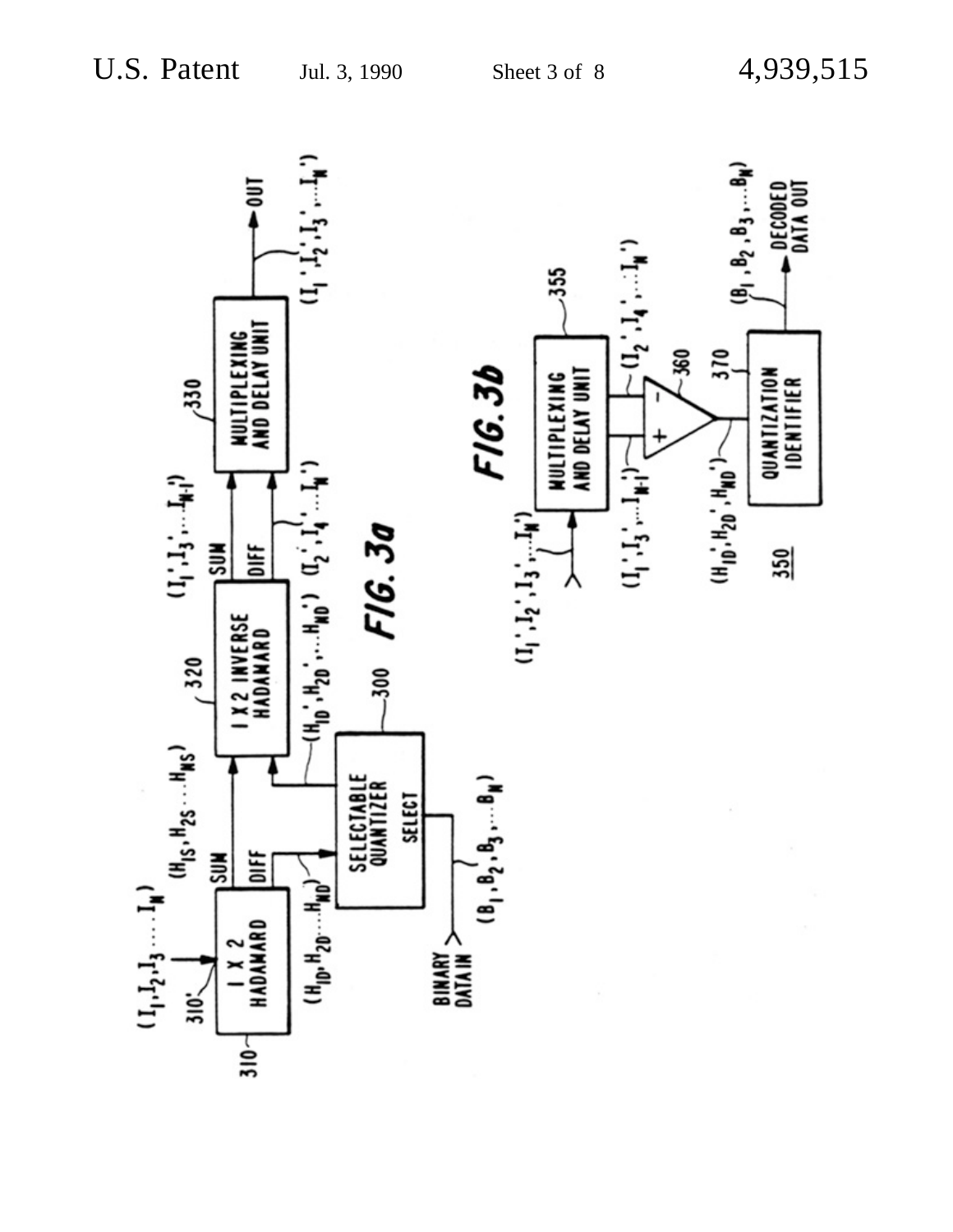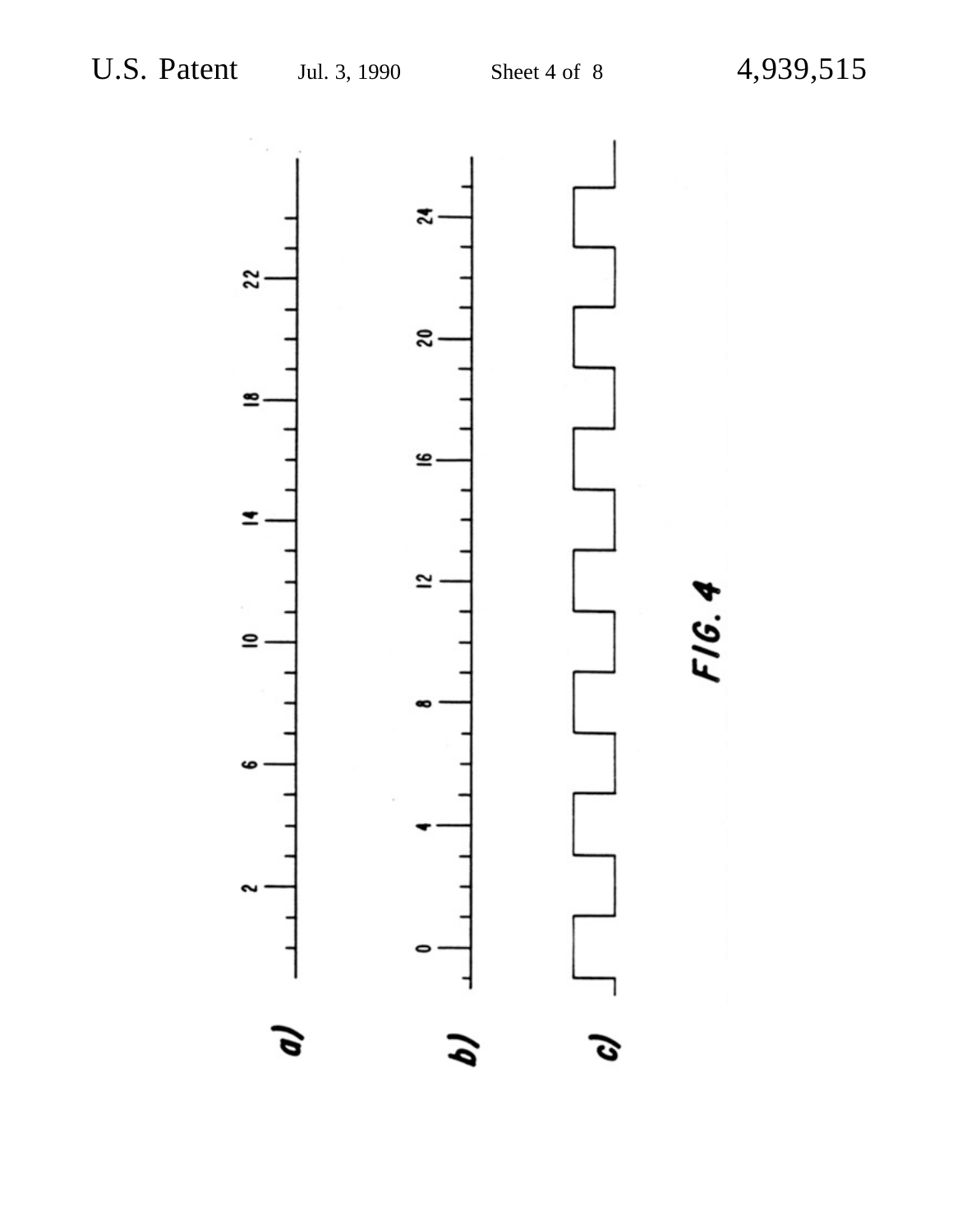

 $F/G.5$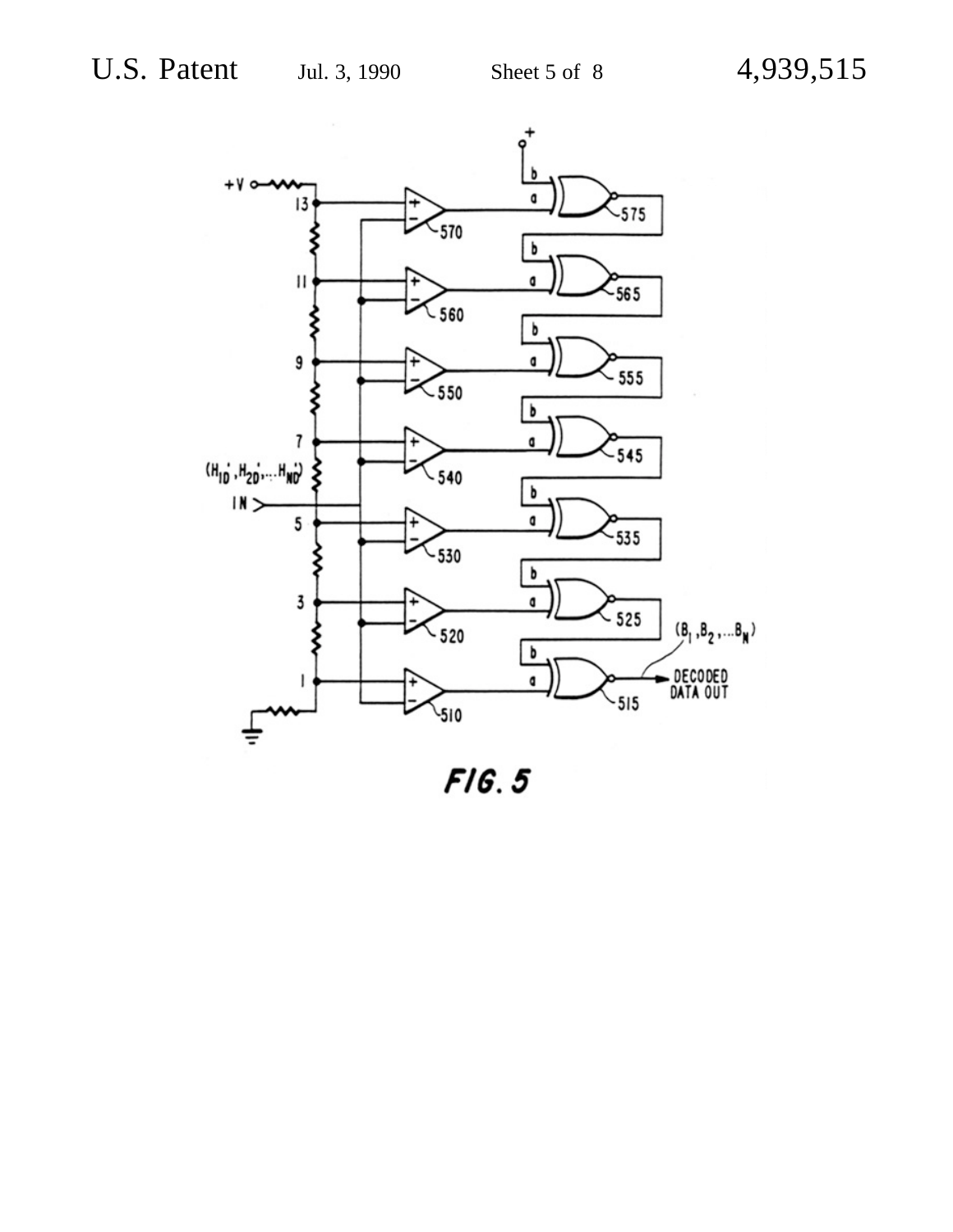$F/G.6$ 

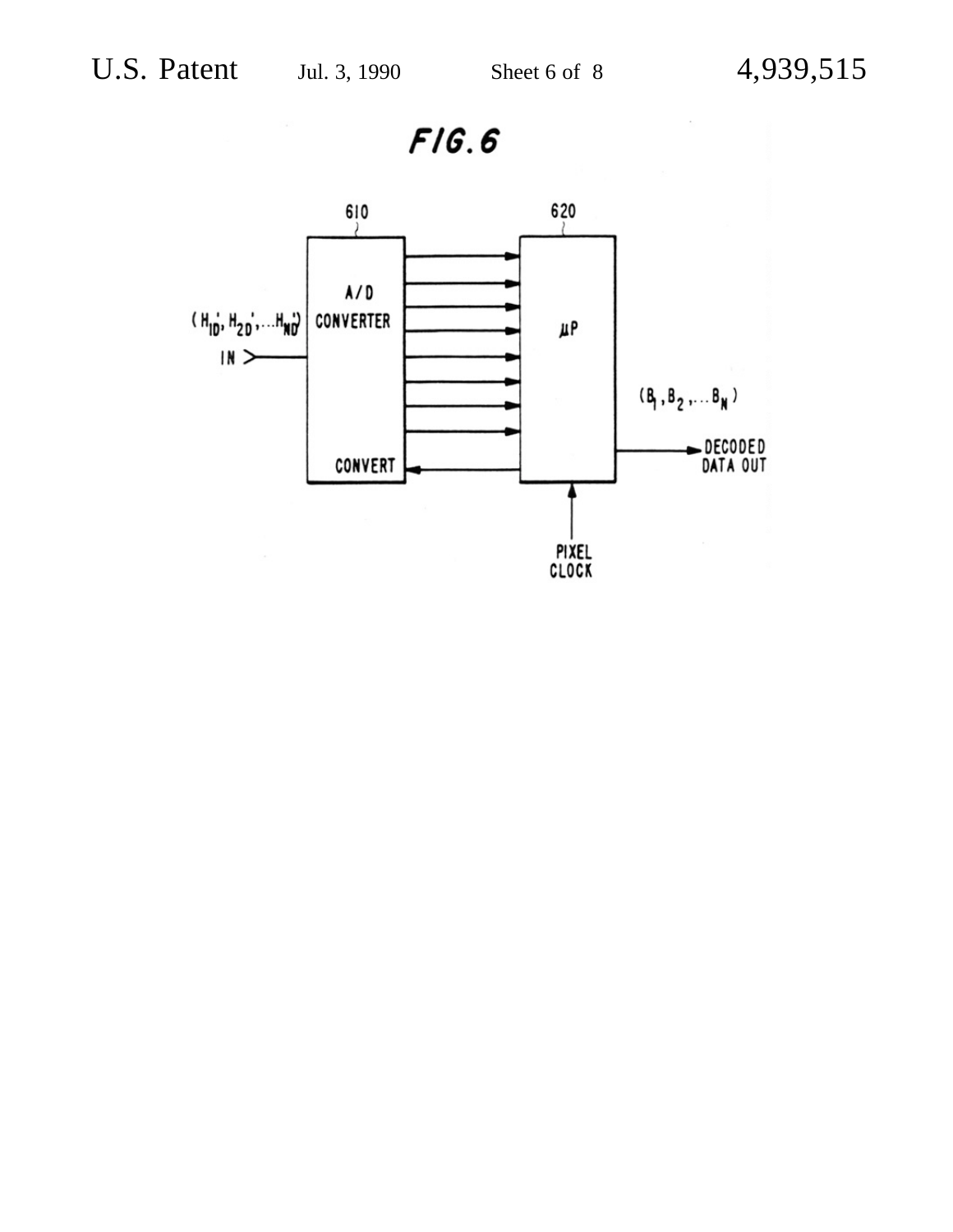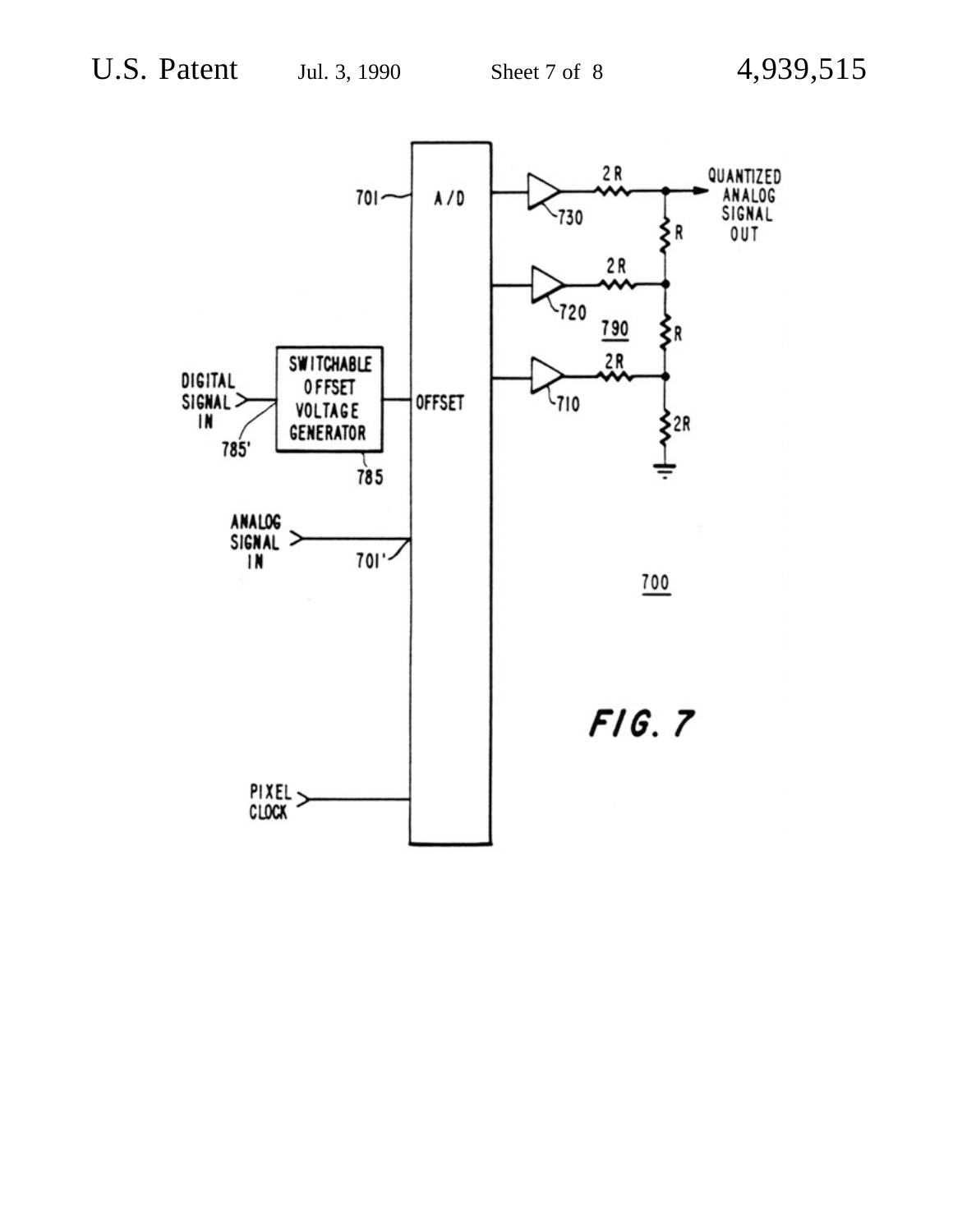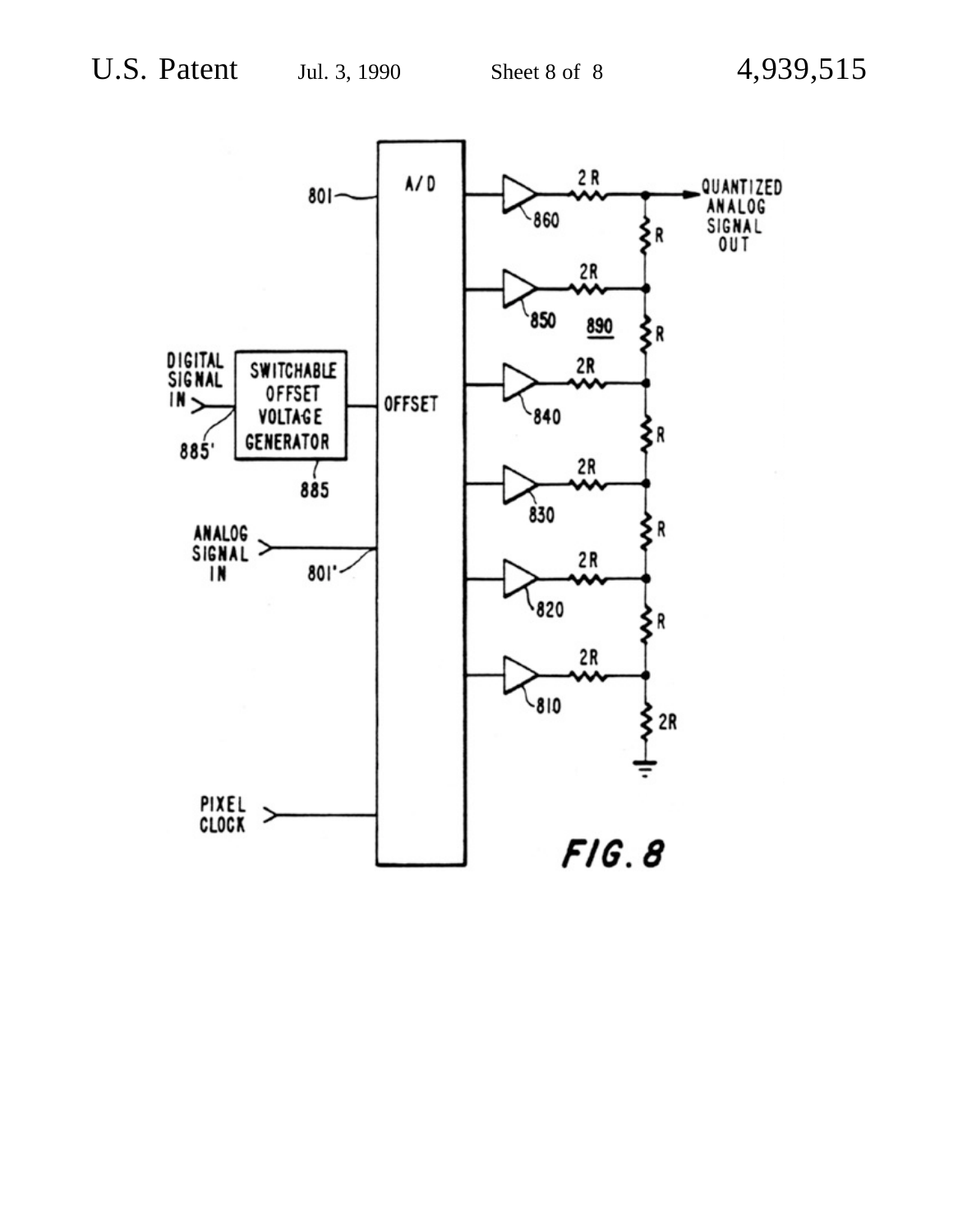#### **1 DIGITAL SlGNAL ENCODING AND DECODING APPARATUS**

#### FlELD OF THE INVENTION

This invention relates to the field of encoding and decoding digital information.

#### BACKGROUND OF THE INVENTlON

Emerging television (TV) technologies such as tele-text, compatible high definition TV, and interactive videodisc systems often require that digital information be encoded for transmission for broadcast or recording and later decoded by a television signal processing system such as a television receiver, videodisc player or VCR. It is desirable to send the digital information over the same channels that are currently used for normal television signals. Unfortunately, most of the available information space in a standard television signal is used by the video signal itself, leaving only the horizontal and vertical blanking intervals as convenient areas for inserting digital information. However, the blanking intervals are relatively short, and consequently the amount of digital information that can be placed therein is limited. Thus, for applications such as interactive videodisc systems which utilize a relatively large amount of digital data the blanking intervals may be inadequate.

#### SUMMARY OF THE INVENTION

It is herein recognized that a digital signal may be "embedded" (i.e., encoded) within an analog signal by applying the analog signal to a quantizing circuit having a first and second ranges of output values offset from one another by a predetermined amount, and by applying the digital signal to be embedded to a control input of the quantizer circuit as a selection control signal for selecting either the first or second range of values

It is further recognized herein that the embedded digital signal can be "recovered" (i e, decoded) from the quantized signal by examining the individual samples of tbe quantized signal and determining which quantizing range has been applied to each sample. Thst is, a signal sample ocoupying a level of the first range of values would represent, for example, a binary zero, and a signal sample occupying a level of the second range of values would represent, for example, a binary one.

It is further recognized herein that it may be desirable to encode digital data by quantizing the Hadamard coefficients of a Hadamard transformed analog signal.

#### BRIEF DESCRIPTION OF THE DRAWING

FIGS. **1***a* and **l***b* represent the ranges of output levels obtainable from a quantizer circuit having a switchahle offset;

FIG. 2 illustrates, partly in block disgram form and partly in schematic form an arrangement for performing a Hadamard transform;

FIG. **3***a* illustrates, partly in block diagram form and partly in schematic form an embodiment of the invention for quantizing the Hadamard coefficients of an analog signal;

FIG. **3***b* illustrates, partly in block diagram form and partly in schematic form, an embodiment of the invention for recovering the embedded digital data produced by the system shown in FIG. **3***a*;

FIG. **4** illustrates in graphs (a) and (b) the possible levels of a signal quantized according to the invention, and **2**

also a decoded digital waveform (c) corresponding to these possible levels;

FIG. **5** illustrstes, in schematc form an embodiment of the decoder of FIG. **3***b* suitable for use in accordance with the invention;

FIG. **6** illustrstes in block diagram form another embodiment of the decoder of FIG **3***b* suitable for use in accordance with the invention;

FIG. **7** illustrates, partly in block diagram form and partly in schematic form, an embodiment of an analog signal quantizer suitable for producing the quantizing ranges shown in FIGS. **1***a* and **l***b* in accordance with the invention;

FIG. **8** illustrates, partly in block diagram form and partly in schematic form, another embodiment of an analog signal quantizer suitable for use in "accordance with the invention."

#### DETAILED DESCRIPTION OF THE EMBODIMENT

The particular embodiment to be described with reference to the FIGURES is set in a television environment. Before describing the invention in detail, some general principals will be described.

For any given television image there exist many other television images that are, for all practical purposes, perceptually equivalent in that a human visual system simply cannot distinguish one from another. Given a pair of such perceptually indistinguishable television images, called **I0** and **I1** for descriptive purposes, it is possible to assign the values binary 0 to image **I0** and binary 1 to the image **I1** Thus, the fact that image **I0** is sent implies that a binary 0 is also transmitted, while the transmission of image **I 1** implies that a binary 1 is also transmitted To an observer watching the images displayed on a standard television receiver the irnages would appear identical. However, in addition to receiving and displaying the image, a television receiver equipped with the decoding circuitry described below would also be able to detect which binary digit was sent along with the analog image signal.

In the above example, which is merely illustrative, the existence of two equivalent images allows the transmission of 1 bit of information per frame. However, in general, if for each image the eye can distinguish, there exist K equivalent images thst can be readily distinguished by decoding circuitry in a receiver, then these are  $log_2(K)$  bits that can be sent with each image.

The potential information content of such a hidden digital channel is quite large. This is so because the same principal described above for the entire image is applicable to each pixel, i.e., is applicable on a pixel per pixel basis.

If a pixel can have 2 values which are perceptually indistinguishable from one another, then 1 bit of digital information can be sent per pixel if a pixel can have 4 perceptually indistinguisable values, then 2 bits of information can be sent per pixel in general; therefore, for N indistinguishable values,  $Log_2N$  bits of digital information can be sent via the hidden digital channel. This encoding concept can also be applied to the values of transform coeffcients that may be present in the transmitted picture. Thus, if a given transform coeffcient can take on N different values without producing visible degradation then  $Log_{2}N$  bits can be embedded in that coefficient. With the foregoing

10

15

20

25

30

35

40

45

50

55

60

65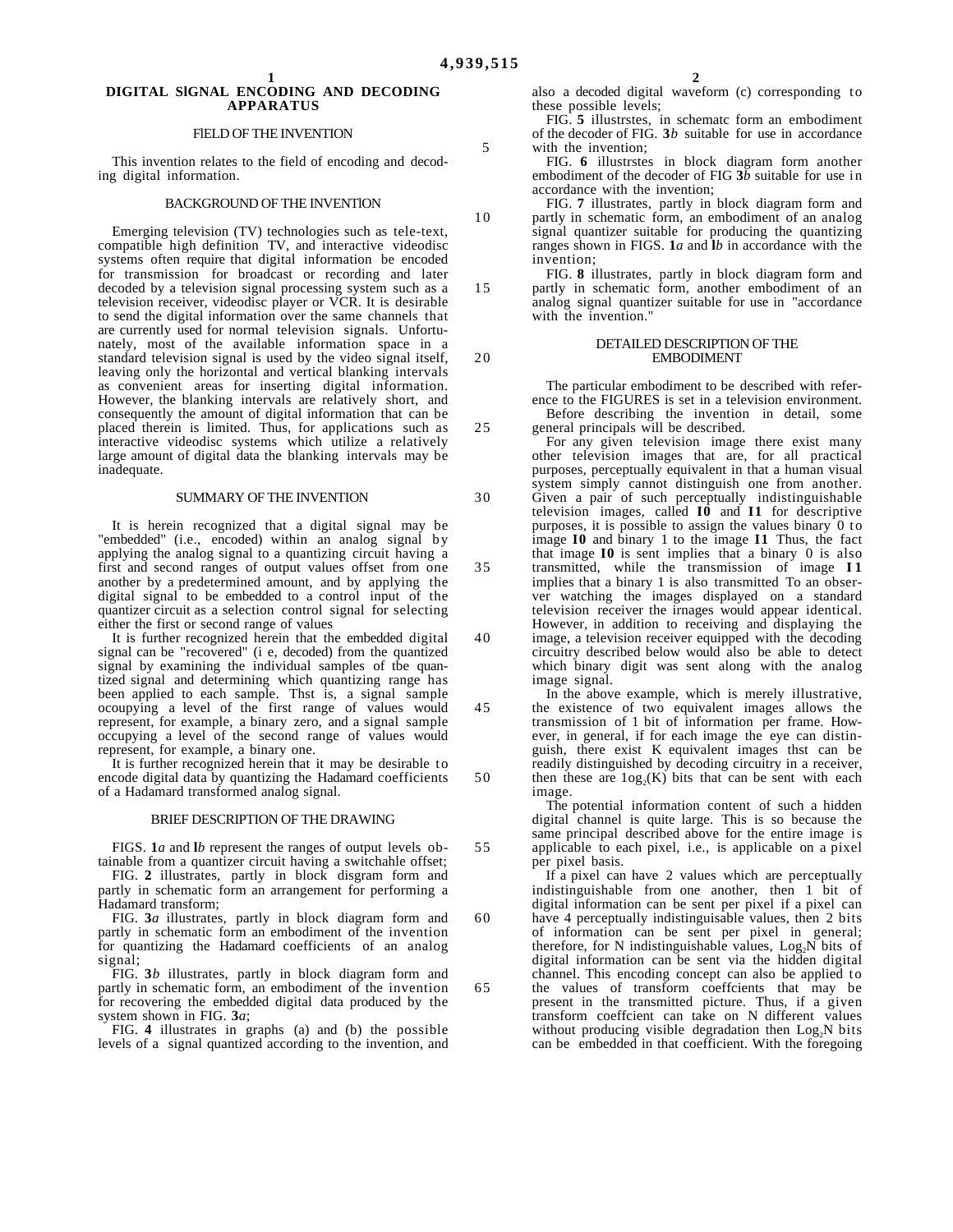5

10

15

20

25

30

35

40

45

in mind, an embodiment of the invention will now be described with reference to the FIGURES.

FIGS. **1***a* and **1***b* represent tbe possible quantization levels for two ranges of output values, respectively, for the same input signal. In FIG. **1***a*, the possible output values are 2, 6, 10, 14, 18, 22, 26, and 30 (on an arbitrary scale of 0-32). In FIG. **l***b*; the possible output values are 0, 4, 8, 12, 16, 20, 24, 28 and 32. Either quantization level may be used and will produce a recognizable image. Because there are two equally good qusatization functions, it is possible to arbitrarily assign one of them to represent the transmission of a binary 0, and assign the other to represent the transmission of a binary 1.

A standard television receiver which receives such an encoded signal would simply display it in the usual way. But a television system (TV or VCR) which is equipped with the proper decoder would, in addition to processing the video signal as usual, determine which quantization function was used to encode each pixel, thereby recovering the hidden digital data. That is, if the particular pixel being examined occupied a level in the set 2, 6,  $10...$ , then it was encoded with, for example, a binary 1. However, if the particular pixel being examined occupied a level in the set  $\{0, 4, 8, \ldots\}$  then it was encoded with a binary 0.

FIG. **7** illustrates a 3 bit quantizer **700** , having a switchable offset, suitable for producing the output levels illustrsted in FIGS. **1***a* and **1***b*. Quantizer **700** comprises an A/D converter **701** , a switchable offset voltage (or current) generator **785**, and buffer amplifiers **710**-**730**. An analog signal to be quantized is supplied to terminal **701**' of A/D converter **701** , which produces at its outputs a 3 bit digital code representative of the magnitude of the input signal. Switchable offset voltage generator **781** produces a reference voltage for A/D converter **701** which is switched between first and second levels, i.e., it is offset from one level to another, in order to change the range of quantization levels. Switchable offset voltage generator **785** generates the offsetting signal in response to a digital signal applied at a control input **785**'. The outputs of buffer amplifiers **710** -**730** are coupled to respective inputs of a binary weighted resistor ladder **790** comprising a D/A converter which combines their respective output signals to form a quantized representation of the input analog signal. Buffer amplifiers **710** -**730** are used to prevent loading of the outputs of A/D converter **701** , and may, or may not, be needed depending upon which particular A/D converter is selected for use. The apparatus of FIG. **7** will produce a quantized signal having levels in either of two ranges, which ranges are offset from one another, in response to the level of the digital signal at terminal **785** ' .

Coarse quantization of grey levels for individual pixels tends to produce visible artifacts such as contouring in slowly varying regions of the irnage. It is therefore desirable to use a quantizer having steps that are as fine as possible. Sixty-four steps is an acceptsble minimum in many applications (as opposed to the 8 steps in the above given example described with reference to FIG. **7**). A quantizer capable of producing 64 levels would perform a 6-bit A/D conversion. Such a quantizer **800** is shown in FIG. **8**. Similarly numbered elements in FIGS. **7** and **8** serve similar functions.

It is noted that as the steps become finer, the quantization encoding becomes more susceptible to noise. In general, the noise must be reliably held to less than 1/4 the step size used in each of the quantization functions.

**4**

It is herein recognized that a better approach would involve the quantization of coefficients obtained by image transforms. Referring to FIG.  $2$ , a  $1 \times 2$  Hadamard transform is performed on a string of successive pixels having intensities  $I_1, I_2, I_3, \ldots, I_n$ . After being delayed and separated by a pixel multiplexing and delay unit 205, two pixels having grey level values  $I_1$ and  $I_2$  are produced at terminals  $207$  and  $208$ , respectively, and are converted, by adder **210** and subtractor 220, into sum and difference coefficients:

$$
H_{1s} = (1/2)(I_1 + I_2) \tag{5}
$$

$$
H_{1D} = (1/2)(I_1 - I_2) \tag{6}
$$

(For simplicity the scale factor 1/2 is not shown in FIG. **2**.) Similarly the pixels having grey level values  $I_3$  and  $I_4$  are subsequently taken as a pair and converted to sum and difference signals  $H_{2S}$  and  $H_{2D}$ . For displaying the image, one can reconstruct the original signal from the transform coefficient quite easily, since

$$
I_{1} = H_{1S} + H_{1D} \tag{7}
$$

and

$$
I_2 = H_{1S} - H_{1D} \tag{8}
$$

In accordance with an aspect of the present invention, however, the transform coefficients are selectively quantized to discrete levels in accordance with data to be encoded, and are then recombined before transmission to form a signal approximating the original signal. Note that the original signal is not exactly duplicated since the recombined signal contains quantization errors introduced into the transform coefficient. If the quantization is done properly, the errors will not be perceptually disturbing.

FIG. **3***a* illustrates apparatus for encoding. quantizing and reconstructing an analog input signal using a  $1 \times 2$  Hadamard transform. The "selectable" quantization is supplied only to the difference coefficients  $(i.e., H<sub>1D</sub>, H<sub>2D</sub>, H<sub>3D</sub>, etc.)$  and not to the sum coeffficients (i.e.,  $\overline{H}_{1S}$ ,  $H_{2S}$ ,  $H_{2S}$ ). The binary digits  $(B_1, B_2, \ldots, B_n)$  to be encoded (i.e. embedded in the analog signal) are applied to the select control input of as selectable quantizer **300** (which may be of the type shown in FIGS. **7** and **8**). As explained above, a binary one applied to the select control input causes an analog input signal to be quantized in accordance with a first set of values, while a binary zero applied to the select control input causes an analog input signal to be quantized in accordance with a second set of values.

The pixel pairs  $(I_1, I_2, \ldots, I_n)$  of the analog signal to be processed are successively applied to a 1  $\times$  2 Hadamard transform unit **310** (which may be of the type shown in FIG. **2**). The difference coefficient signal  $(H_{1D}, H_{2D}, H_{3D}, \ldots, H_{ND})$  output of unit **310** is coupled to the analog input terminal of selectable quantizer **300**. Selectable quantizer **300** quantizes the signal and produces an output  $(H_{1D}, H_{2D}, H_{3D}, \ldots)$  $H_{ND}$ <sup>'</sup>) which has embedded therein digital information by virtue of its particular quantization level. Output signal  $(H_{1D}, H_{2D}, H_{3D}, \ldots, H_{ND})$  is coupled to an input of a 1 × 2 Hadamard inverse transform unit **320** . The sum signal  $(H_{1s}, H_{2s}, H_{3s}, \ldots, H_{NS})$  output of unit **310** is coupled directly to the other input of  $1 \times 2$  Hadamard inverse transform unit **320** which performs the func-

50

55

60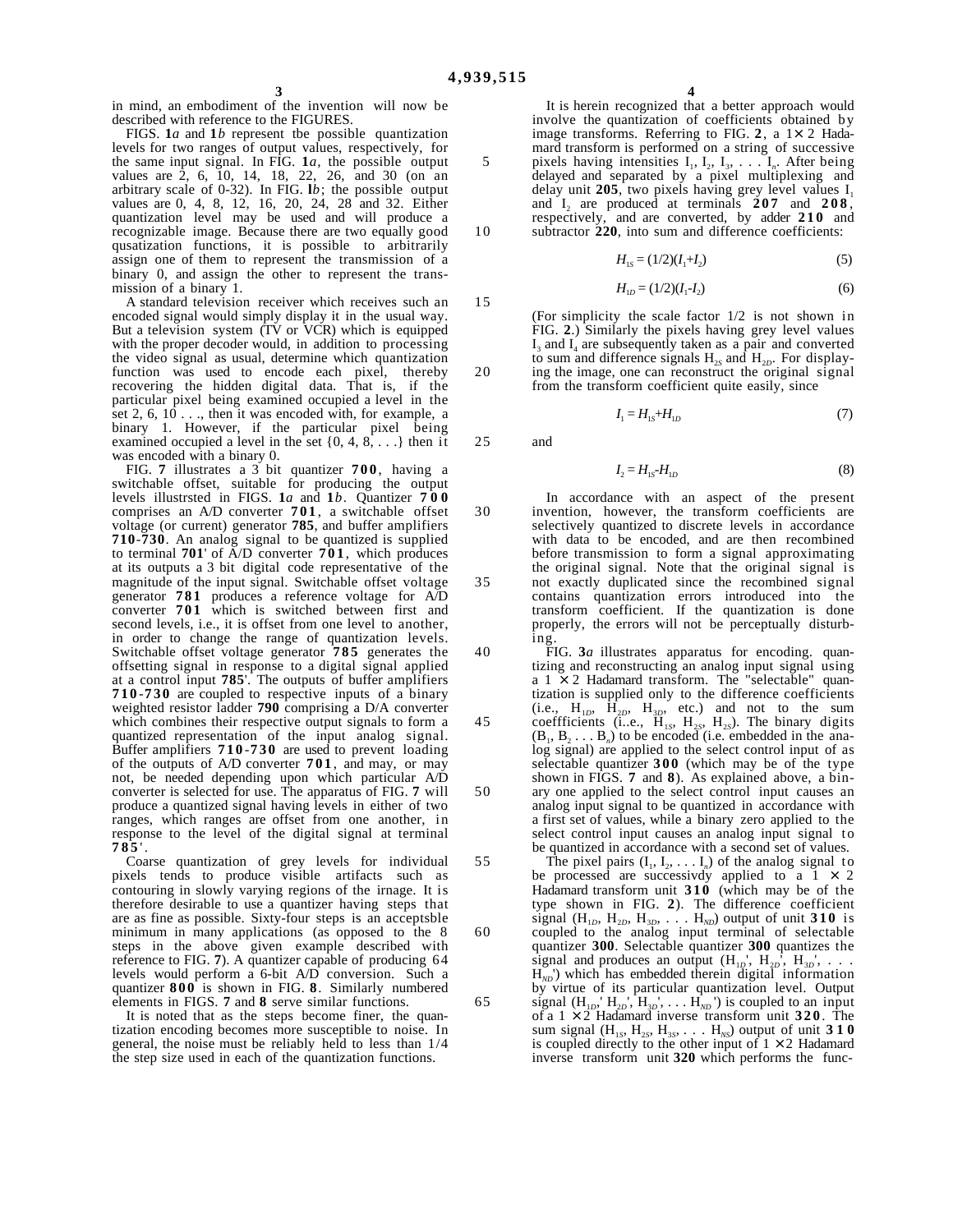5

10

15

20

25

30

35

40

45

50

55

60

65

tions of equations 7 and 8. The sum and difference output signals produced by unit **320** are applied to a multiplexing and delay unit **330** which reconstructs a representation of the original analog signal.

The net result of the operation of the apparatus of FIG. **3***a* is that an analog input signal stream in  $I_1, I_2, I_3, \ldots I_n$ is combined with a digital input signal stream  $B_1$ ,  $B_2$ ,  $B_3, \ldots, B_n$  to form a new analog output stream  $I_1, I_2, I_3, \ldots$ . . I*n*. The analog output stream can be displayed directly on a standard television screen, and will appear perceptually quite similar to the original image.

FIG. 3*b* shows a suitable decoder **350** which can determine which quantization function is used for each pixel pair, and thereby decode and recover the binary signal stream that was sent along with the image information. Decoder **350** includes a multiplexing and delay unit **355** , a subtractor **360** , and a quantization identifier  $370$ . Successive encoded pixels  $I_1$ ,  $I_2$  are separated and delayed in unit **355** and applied in pairs to the inputs of subtractor **360** which reproduces at an output encoded Hadamard coefficients  $\hat{H}_{1D}$ <sup>'</sup>,  $H_{2D}$ <sup>'</sup>, etc., which are, in turn, successively applied to the input of quantization identifier **370** which decodes and recovers the binary data sent with the analog image information. Quantization identifier **370** may be of the type shown in FIG. **5**.

Referring to FIG. **5**, reconstructed encoded Hadamard coefficients  $(H_{1D}^+, H_{2D}^+, \ldots$  etc.) are successively applied to the parallel-connected inverting inputs of a chain of comparators **510** -**570** . The non-inverting inputs of comparators **510** -**570** are respectively coupled to individual taps of a resistive voltage divider **580** which sets the threshold levels of the respective comparators. The threshold levels are represented by the legends **1**, **3** , **5**, **7**, **9**, **11** and **13** which correspond to points on graphs (a) and (b) of F1G. **4**. The outputs of comparators **510** -**570** are coupled to respective input terminals (labelled (a)) of exclusive-nor gates **515**-**575**. The other input terminals (labelled (B)) of exclusive-nor gates **515** -**565** are coupled to the output of the next higher order exclusive-nor gate. The (b) input terminal of exclusive-nor gate **575** is connected to a source of constant voltage so that it is permanently at a binary one level.

The decoder shown in FIG. **5** operates by determining if a pixel sample has one of the quantization levels possible from the two selectable quantization ranges (shown in FIGS. **1***a* and **l***b*) to determine whether the corresponding data bit should be a 1 or an 0. In operation, as the level of the input signal  $H_2$ ' increses. each of comparators **510** -**570** in turn switches to its low state. Thus, as will be explained, for a constantly increasing sequence of  $H_{1D}$ <sup>'</sup>,  $H_{2D}$ <sup>'</sup>, . . .  $H_{ND}$ <sup>'</sup> waveform (c) of FIG. 4 is generated at the decoded data out terminal of exclusive-nor gate **515** for the following reasons.

An exclusive-nor gate exhibits a truth table wherein unlike inputs cause a zero output, and like inputs cause a one ontput. Thus, when input signal  $(H_{1D}, H_{2D}, \ldots, H_{ND})$ exhibits a level of zero units, the threshold level of comparator **510** is not exceeded, causing its output to be high. At this time, the signal levels at all of the outputs of exclusive-nor gates **515**-**575** are high (causing all of the (b) inputs of the exclusive-nor gates to be at a high (or 1) level). When the input signals  $(H_{1D}, H_{2D}, \ldots)$  $H_{ND}$ ) exceeds 1 unit, comparator **510** switches to a low state causing the output of exclusive-nor gate to go low (as shown in waveform (c) of FIG. **4**). When the input signal level exceeds 3 units, comparator **520** switches to its low state, causing exclusive-nor gate **525** to pro-

duce a low signal, which is in turn coupled to the (b) input of exclusive-nor gate **515** . A low on both input of exclusive-nor gate **515** causes it to produce a highlevel output as shown by the rise at the point in waveform (c) corresponding to the 3 unit point on graphs (a) and (b). Note that the possible levels of quantized input signal are represented on graphs (a) and (b) by extended markers. Each of the extended markers on graph (a) corresponds with a zero level in waveform (c). Each of the extended markers on graph (b) corresponds with a one level in waveform (c). Thus, if a quantized input signal exhibits an amplitude of, for example, 4 units, then it is apparent that it was quantized with the function which produced the set of values in graph (b), and was therefore encoded with a binary one. Whereas, if a quantized input signal exhibits an amplitude of, for example, 2 units, then it is equally apparent that it was quantized with the function which produced the set of values in graph (a), and was therefore encoded with a binary zero. In this way the input signal values are "combed" into one of two classes represented by the set of graphs (a) and (b). That is, the function of waveform (c) takes on the value binary 1 for input signal amplitudes between  $-1$  and 1, 3 and 5, 7 and 9, and so on.

FIG. **6** shows another embodiment suitable for use in quantizing identifier **370** of FIG. **3***b*. Encoded quantized signals  $(H_{1D}^{\dagger}, H_{2D}^{\dagger}, H_{3D}^{\dagger})$  . . .  $H_{ND}^{\dagger}$  is applied to the analog input of an A/D converter **610**. A/D converter **610** which produces a digital code representing the magnitude of the applied analog signal, in response to a convert command from a controller **620** which may be a microprocessor. Controller **620** generates the convert commamd in response to the tuning of a pixelrelated clock to ensure synchronous operation. Controller **620** then reads the data produced by A/D converter **610** and in accordance with the function of graph (a) and (b) of FIG. **4**, produces properly decoded binary signals at the decoded data out terminal.

While this embodiment has been explained with reference to a  $1 \times 2$  Hadamard transformation, the invention is not intended to be so limited. The invention may be extended to more complex image transforms. In general, any coefficient can be quantized according to two or more quantizing tables, and upon decoding, the actual table used can be discovered. Further examples include M× N Hadamard transforms, or M× N cosine transforms where M and N are the block dimensions. In general, one would expect this approach to work better using the wider frequency components since quantization errors are less noticeable in high frequencies.

Although the invention has been described with respect to an embodiment set in television system (i.e. television receiver, VCR, or videodisc) environment, it is recognized that analog signals other than television signals may be used when practicing the invention. What is claimed is:

**1**. Apparatus for encoding an analog signal with a digital signal, comprising:

quantizing means for sampling said analog signal at an input and producing a first quantized signal representative of said analog signal, said first quantized signal having a predetermined number of output levels in a first range of values, and producing a second quantized signal representative of said analog signal, said second quantized signal having a predetermined number of output levels in a second range of values, said output levels of said